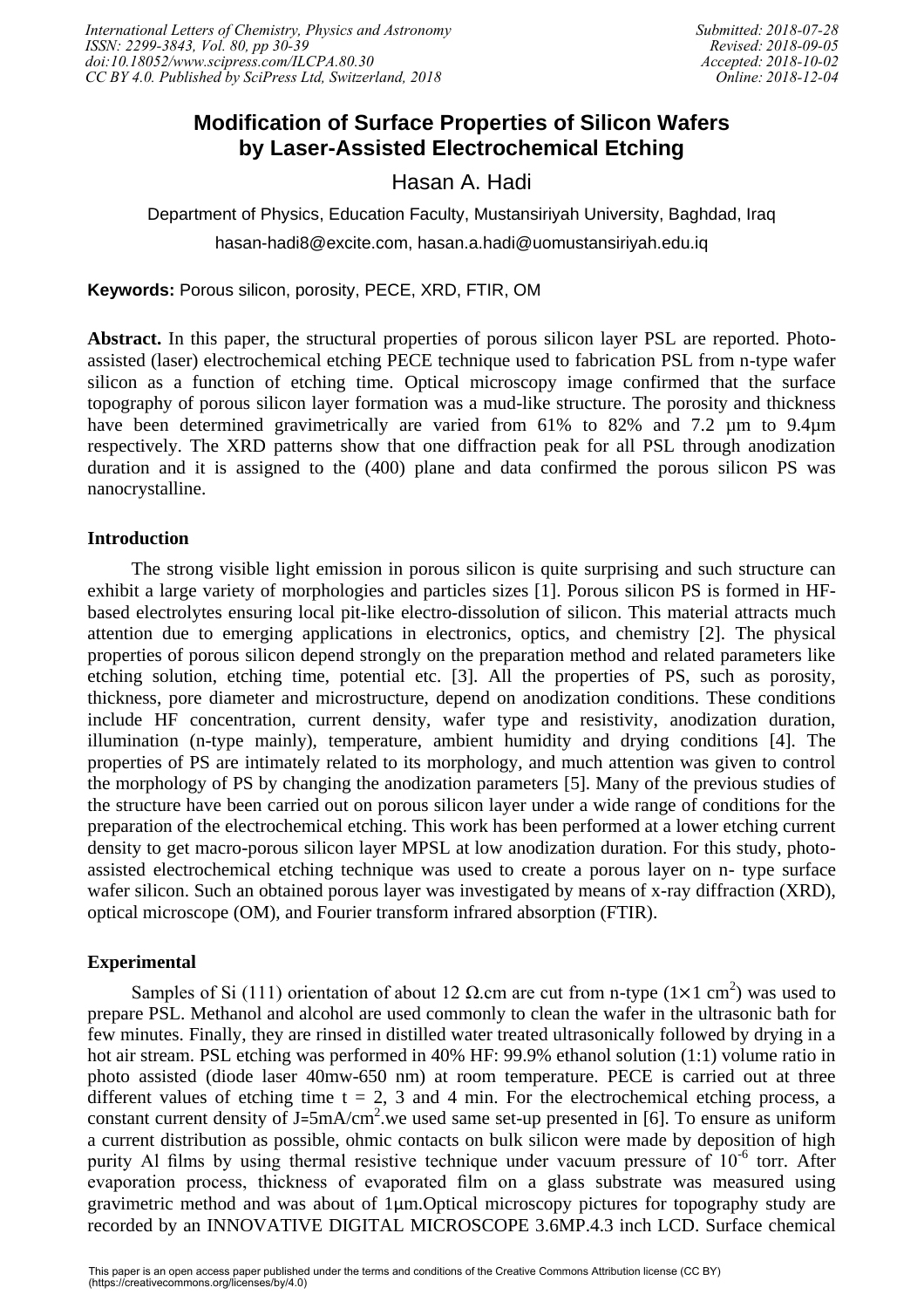composition of samples is best probed with Fourier Transform Infrared (FTIR) spectroscopy, The (Shimadzu-IRAffinity-1) scans of the FTIR measurements are performed over range between (400- 4000)cm−1 for prepared sample. The crystalline structure of the experimental samples was investigated by a X-ray device (shimadzu - XRD6000) supplied from Shimadzu Company /Japan. The source of X-ray radiation has been Cu-Kα radiation with 0.15406 nm wavelength. The device has been operated at 40 KV and 30 mA emission current. Thickness and porosity of the prepared PSL are measured by the gravimetric method, a Mettler AE-160 digital with accuracy of 10<sup>-4</sup> gm is used to weight the samples.

#### **Results and Discussion**

Fig. 1 shows the surface images of porous silicon / bulk silicon interface cross-section in Fig. 1(A) and porous silicon layers which were prepared in 2,3-4min etching time in Fig. 1 (B, C-D) respectively. A new phase in the surface topography of porous silicon layer we can observe in Fig. 1, the mud-like structure of PSL is a typical sample of cracking pattern and the effect of anodization duration on the shape and size of separated cracks in the porous silicon layer was clear in Fig. 1 (B, C-D). Crack formation as a result of increased etching time agree with Bisi et al., reported that the origin of the cracking is the large capillary stress associated with the evaporation from the pores [4]. Also that agree with Wali, reported that the widening of the cracks and increase their number are related to the increasing of etching time [7].



**Figure 1.** High resolution optical microscopy image of mud-PSL at different etching time (A: Interface c-Si/PSL, B: at 2 min, C: at 3 min, and D: at 4 min).

Porosity is gravimetric measurement:  $m_1$  the mass of the wafer silicon before anodization,  $m_2$ the mass of the wafer silicon after anodization and  $m_3$  the mass of PSL after a rapid dissolution of the whole porous layer in a NaOH solution. The porosity P, thickness T and etching or growth rate  $r_p$  are given by the following equation [4, 8].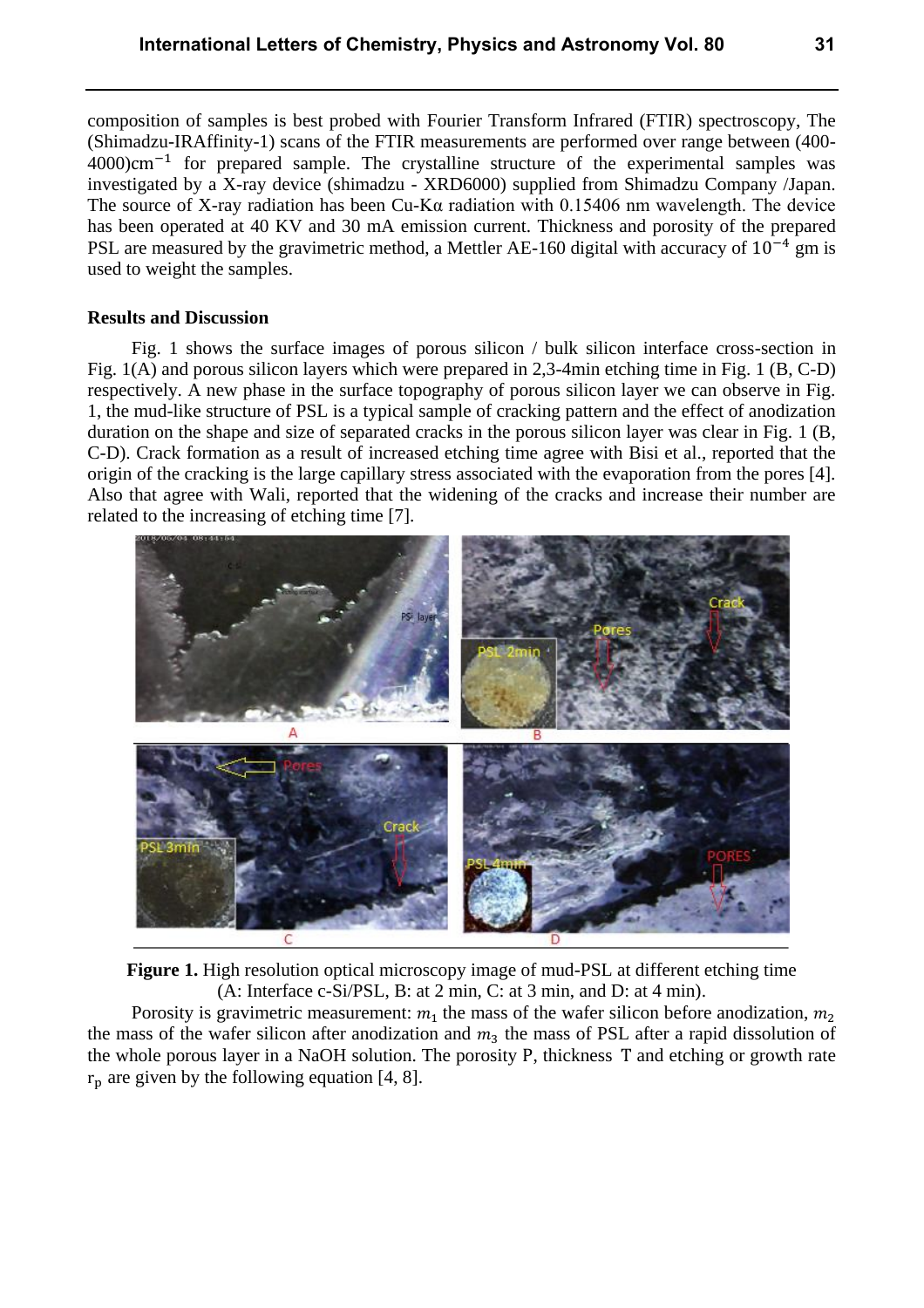$$
P\% = \frac{m_1 - m_2}{m_1 - m_3} \tag{1}
$$

$$
T = \frac{m_1 - m_2}{\rho * A} \tag{2}
$$

where  $m_1 - m_2$  is the weight of the sample in gm, A the area of the sample in cm<sup>2</sup> and  $\rho$  the material density in gm.cm<sup>-3</sup>. Through the depend of the etching process of the silicon structure and create pores with etching time, we have shown that in Fig. 2, the increase of porosity and thickness of the porous layer with etching time from 2 to 4 min as illustrated in Table 1. That agrees with Fodora et al. reported that the average porosity increases rapidly with thickness silicon [9].



**Figure 2.** Porosity and thickness vs. etching time (t) of the PS samples.

Etching rate or growth rate data of the porous silicon measured by Eq. 3. The thickness T and thereby the growth rate  $r_p$ . The decrease of etching (growth) rate is correlated to the decrease of the porosity and thickness as shown in Fig. 3.

$$
r_p = \frac{r}{t} \tag{3}
$$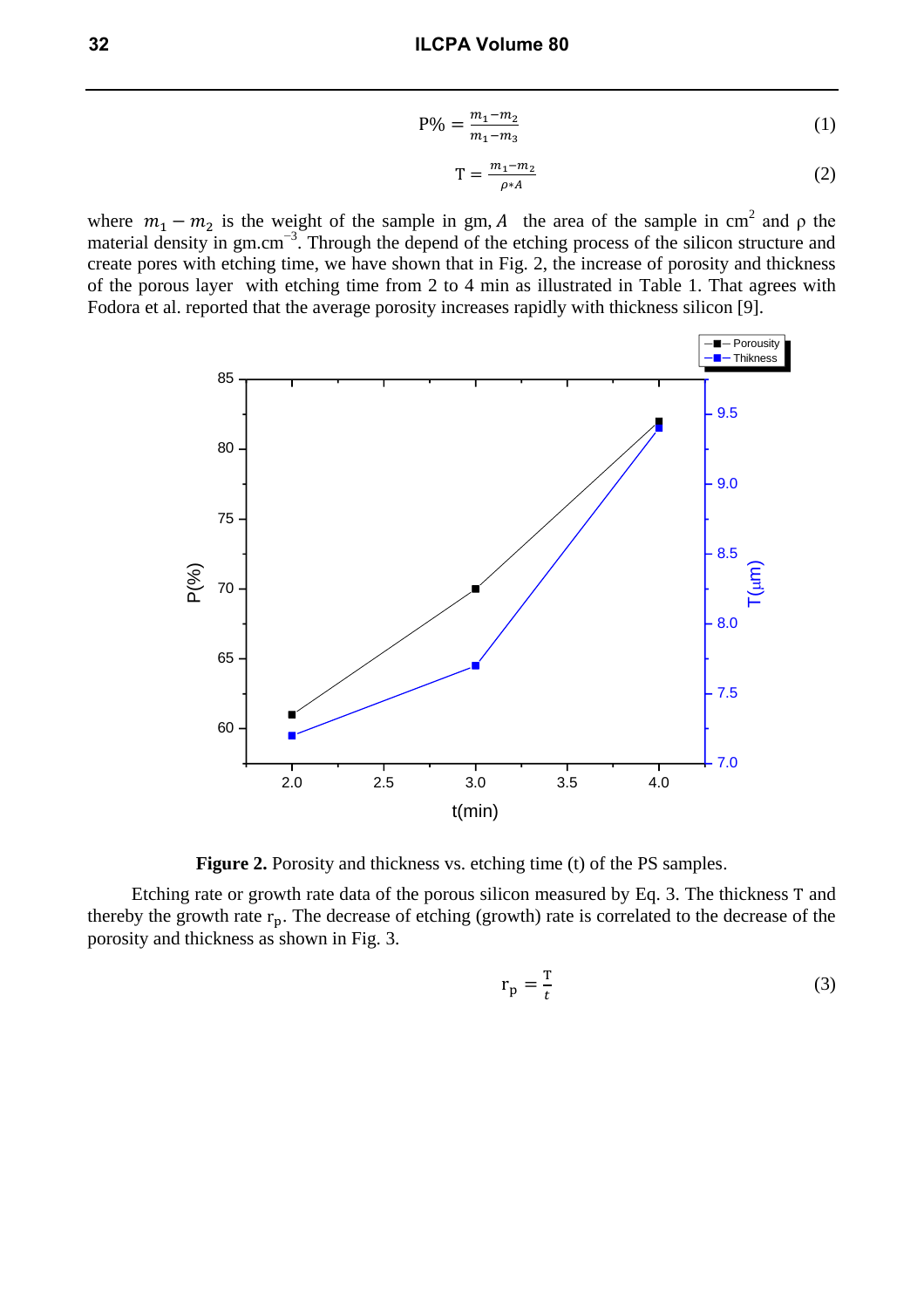

**Figure 3.** Calculated values of porosity and thickness as a function of the growth rate and inset the relation between etching rate and etching time.

Table 1 summarizes the calculated values of porosity, thickness and growth rate as a function of the Etching time.

| Etching current density |                | 5mA/cm <sup>2</sup> |                      |
|-------------------------|----------------|---------------------|----------------------|
| Etching time $(t)$      | Porosity $(P)$ | Thickness(T)        | Etching rate $(r_p)$ |
| (min)                   | $\frac{1}{2}$  | $(\mu m)$           | $(\mu m/sec)$        |
|                         |                | 9.4                 | 0.039167             |
|                         |                | 77                  | 0.042778             |
|                         |                |                     | ).06                 |

**Table 1.** The values of porosity, thickness and growth rate.

The x-ray diffraction patterns of the bulk silicon (n-type) and PSL for 2, 3, and 4min anodization time are illustrated in Fig. 4 which show that one diffraction peak and has high intensity appearing at 2 $\theta$  about 69.4° for c-Si and two diffraction peaks (primary and secondary) have been low intensity at 2 $\theta$  about of 69.45° -69.67°, 69.39° -69.58°, and 69.45° -69.65° respectively for PSL at 2, 3, and 4 min anodization time. The low intensity and broadening of XRD from PSL are due nanostructure layer of porous silicon was formed and it is clear that the effect of etching time on a position and the broadening peak of PSL. The peaks are indexed (as summarized in Table 2) near to 69.39°-69.45° (400) **PLS** reflection according to international center for diffraction data (2011) and JCPDS (1997). The crystallite size L of porous silicon layer estimated by using Eq. (4).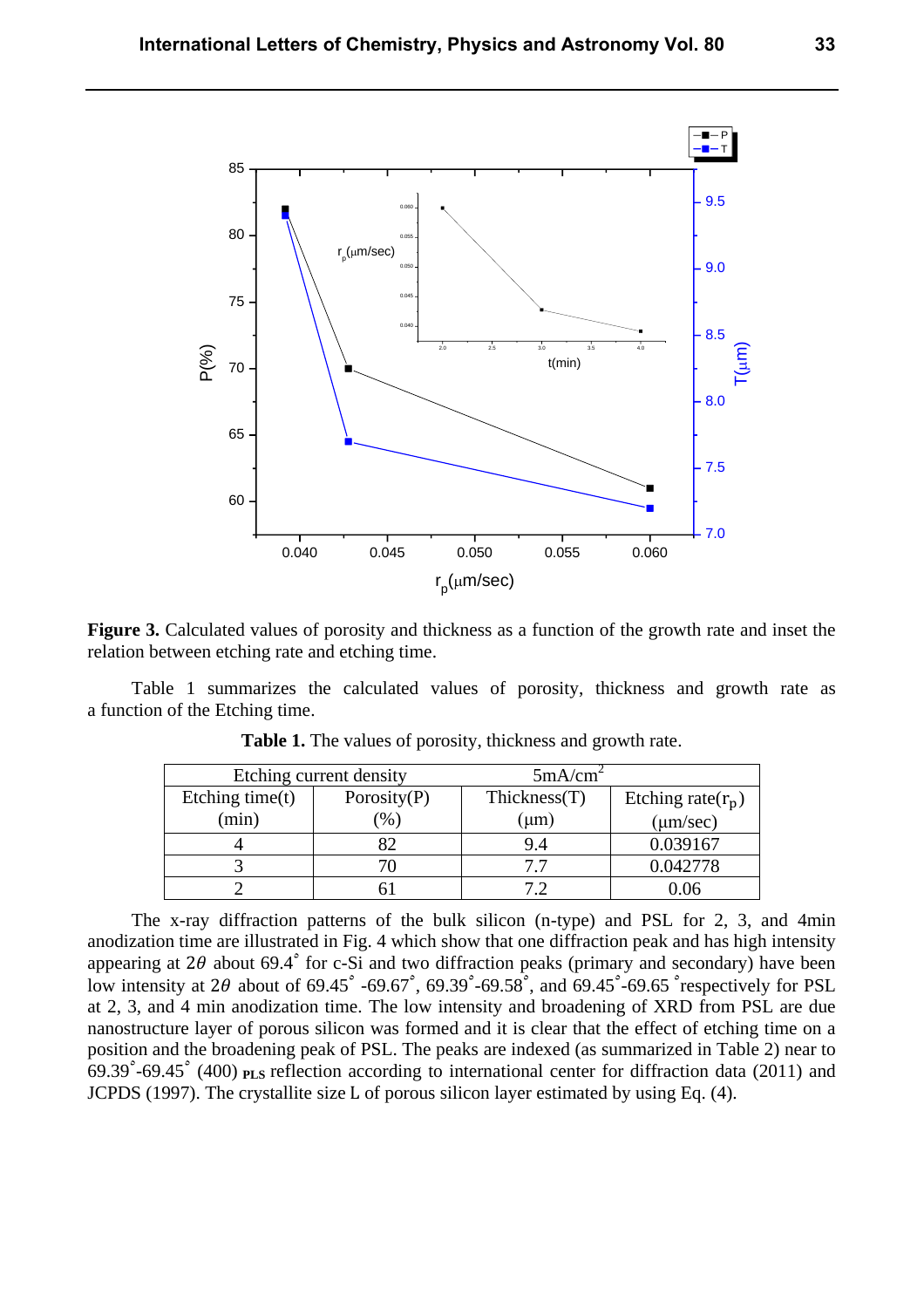$$
L = \frac{\kappa \lambda}{FWHM \cdot \cos \theta} \tag{4}
$$

where  $\lambda$  is (0.15406 nm) of the Cu-K $\alpha$  line, FWHM is the full width at half maximum of the diffraction peak and  $\theta$  is the diffraction angle. The crystallite size is listed in Table 2 and it was in the range of nm, therefore confirming the nanostructure of our PSLs and the crystallite size  $L$  is seen to decrease from with increasing etching time.



Figure 4. XRD pattern of c-Si and PSL prepared at  $5mA/cm<sup>2</sup>$  etching current density and anodization duration 2, 3, and 4 min.

Most of defect is created in the interface nanostructures porous silicon-bulk silicon and the other defect is due to the other parameter such as strain. From Fig. 5, by increasing of etching time, the strain on porous silicon layer is increased and that correlated to increase of internal surface area. The strain induced by surface forces increases if the internal surface is enlarged [10]. Also, we can observe in Fig. 5, the nonuniform strain in the PSL at an etching time 3min due to the nonuniform behavior of the etching process. The nonuniform strain in the sample was evaluated using the Williamson-Hall method by Eq. (6) [11, 12].

$$
\beta \mathcal{C} \mathcal{O} \mathcal{S} \theta = \frac{\kappa \lambda}{L} + 2\xi \sin \theta \tag{5}
$$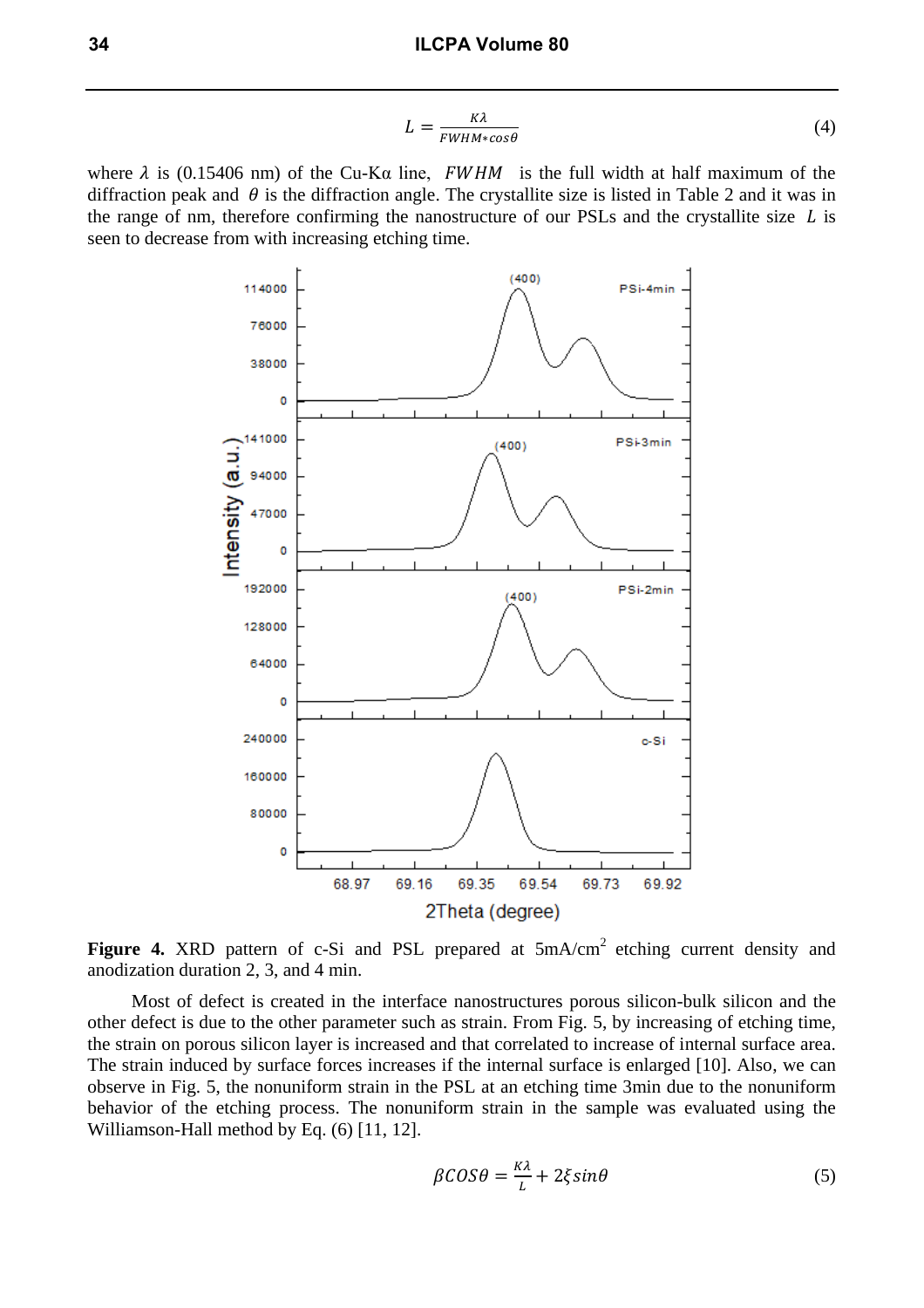where  $\beta$  is the peak broadening corrected for the systematic broadening in 2  $\theta$ ;  $\theta$  the diffraction angle;  $\lambda$ , the X-ray wave length; L, the crystallite size; and  $\xi$ , the nonuniform strain [12].

$$
\xi = \frac{\beta \cos \theta - \kappa \lambda / L}{2 \sin \theta} \tag{6}
$$

Also, the crystal lattice strain  $\xi$  is evaluated from the lattice parameter changes between bulk silicon constant  $a_{si}$  and porous silicon constant  $a_{psi}$  by Eq. (7) and we have the same of result as presented in Table 2.



$$
\xi = \frac{a_{Si} - a_{PSi}}{a_{PSi}}\tag{7}
$$

**Figure 5.** Crystal lattice strain  $\xi$  between the porous silicon and bulk silicon lattice constant as function of etching time t (min).

Fig. 6 shows that a good linear relationship between βCOSθ and 2sinθ for all samples under anodization duration ,so that mean the effect of orientation on the peak broadening was negligible, the c-Si and PSL have been the same plane direction .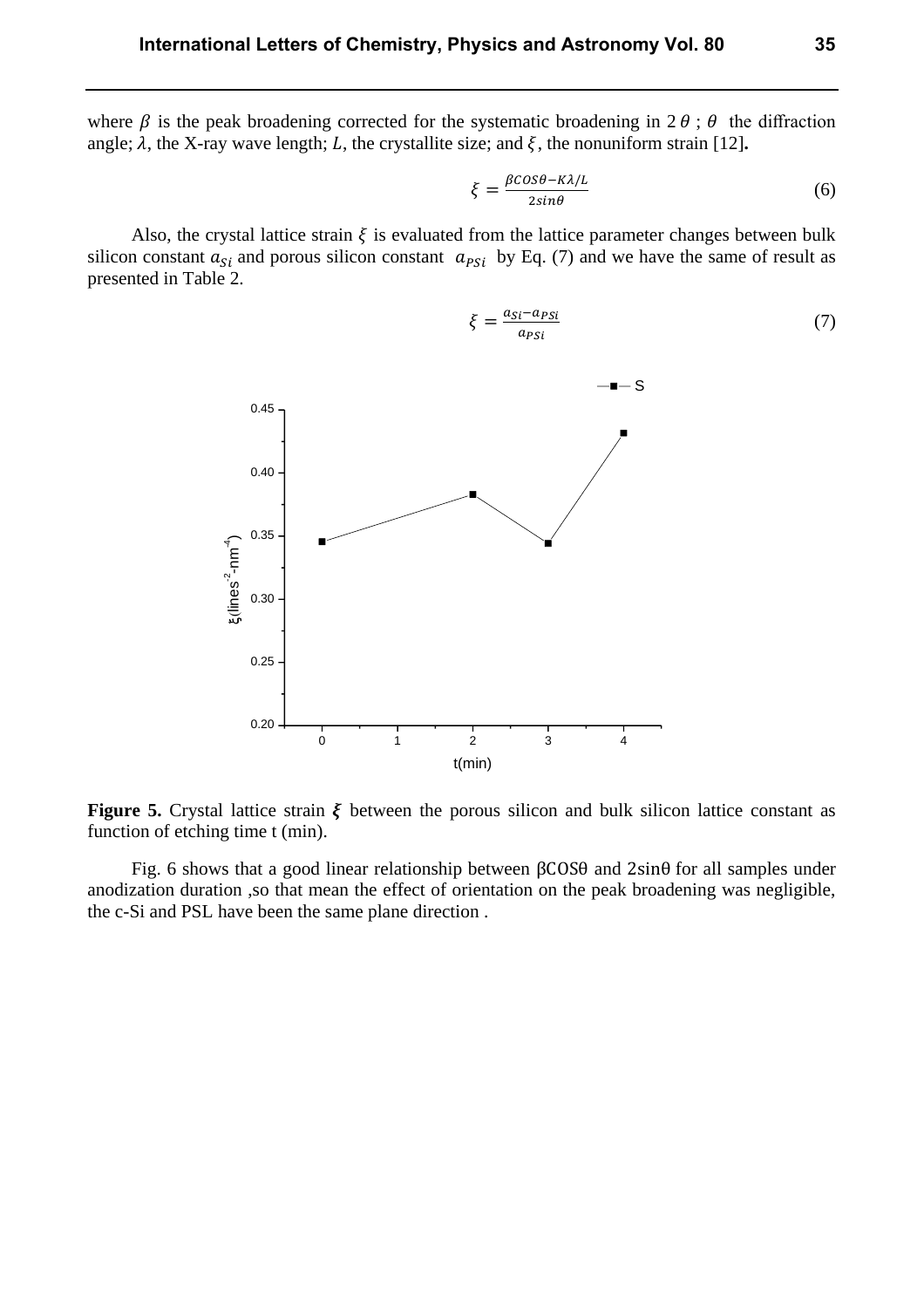

**Figure 6.** Relation between the peak broadening  $\beta$ COS $\theta$  and  $2\sin\theta$  for all broadening (primary and secondary) peaks.

The dislocation density  $\delta$  was calculated by using Eq. (8), where L is the crystalline size. Fig. 7 show that the dislocation density is increasing with increase etching time as illustrated in Table 2. The decreasing of crystalline size is supported that behavior for dislocation with etching time.

$$
\delta = L^{-2} \tag{8}
$$



**Figure 7.** Calculated dislocation density verses different etching time.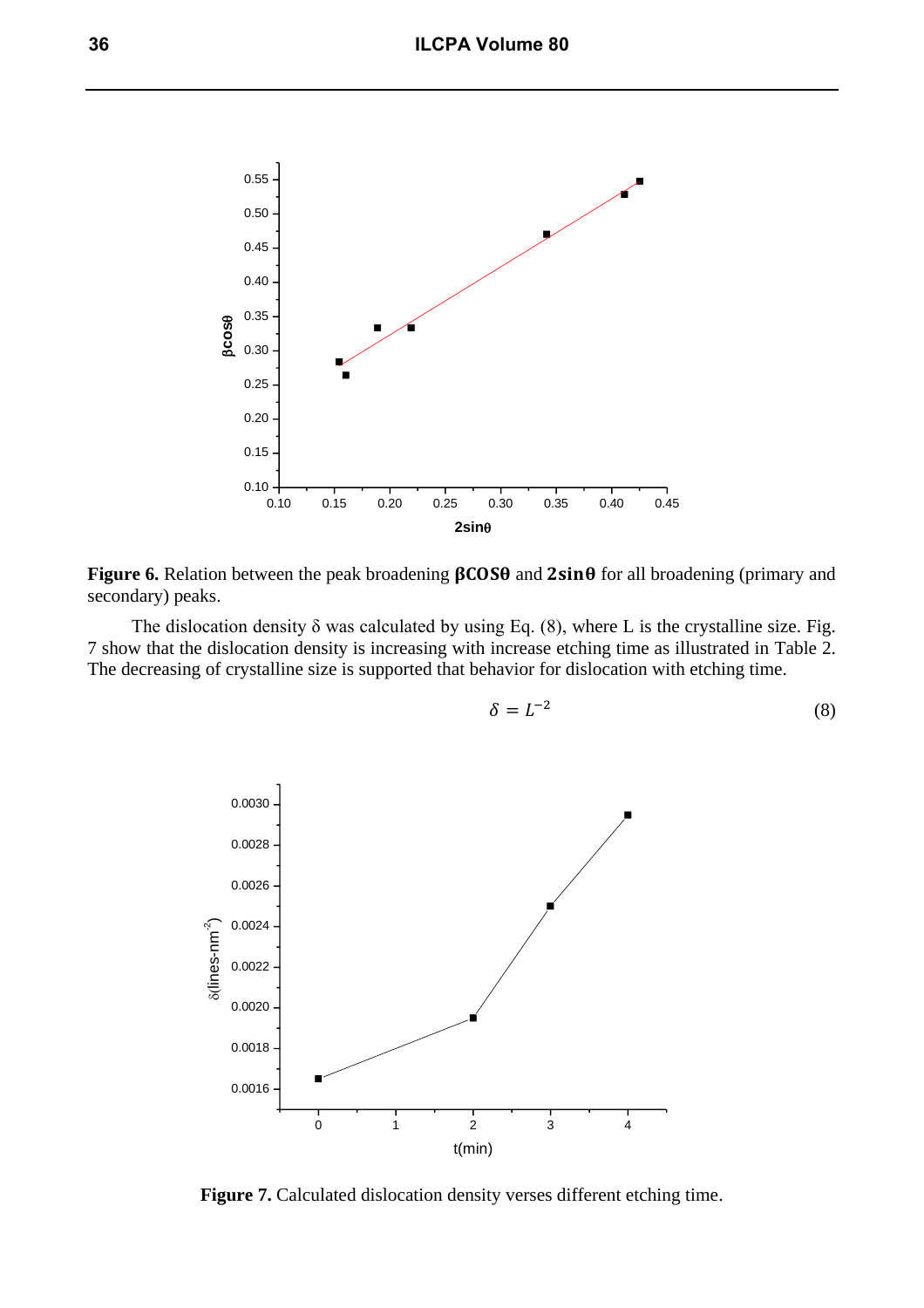| <b>Structure properties</b>                           | PSL (2min) | PSL (3min) | PSL (4min) |
|-------------------------------------------------------|------------|------------|------------|
| $2\theta(\text{deg})$                                 | 69.45      | 69.38      | 69.45      |
| d(A)                                                  | 1.3523     | 1.3544     | 1.3516     |
| FWHM(deg)                                             | 0.1112     | 0.1057     | 0.1132     |
| $\beta cos\theta$                                     | 0.188      | 0.128      | 0.219      |
| L(nm)                                                 | 22.65      | 19.99      | 18.42      |
| $2\sin\theta$                                         | 0.333      | 0.264      | 0.333      |
| a(A)                                                  | 5.409      | 5.417      | 5.406      |
| $\delta$ (lines-nm <sup>-2)</sup>                     | 0.0019     | 0.0025     | 0.0029     |
| $\xi$ (Eq.7) (lines <sup>-2</sup> -nm <sup>-4</sup> ) | 0.3830     | 0.3446     | 0.4316     |
| $\xi$ (Eq.6) (lines <sup>-2</sup> -nm <sup>-4</sup> ) | 0.3830     | 0.3446     | 0.4316     |
| $N_{\bullet}$ (nm <sup>-2</sup> )                     | 1.5E-06    | 9.6E-07    | 6.1E-07    |

**Table 2.** Crystal lattice strain  $(\xi)$ , Dislocation density  $(\delta)$ , crystallite size  $(L)$ , lattice constant (a) and Number of grains  $(N<sub>o</sub>)$  for PSL sample as function of etching time.

Fig. 8 shows FTIR spectra of c-Si and freshly porous silicon layers prepared at  $5mA/cm<sup>2</sup>$ current density for 2, 3 and 4 min anodization time from 400 to 4000  $cm^{-1}$ . Most of the bands are observed and tentative assignments are shown in Table 3. The strong absorption feature in the wavenumber range of (1065-1085) cm<sup>-1</sup> originates from asymmetric stretching of Si-O-Si. A change of the chemical structure of the porous silicon surfaces was observed for a longer etching time, the absorption peak was increased for some band and decreasing for other due to the anodization time in electrolyte chemistry as shown in Fig. 8. The characteristic bands shift toward a lower wave number region may be due to the increase in particle size with an etching time increase.



**Figure 8.** FTIR spectra of c-Si and PSL surface for 2, 3, and 4 min etching time.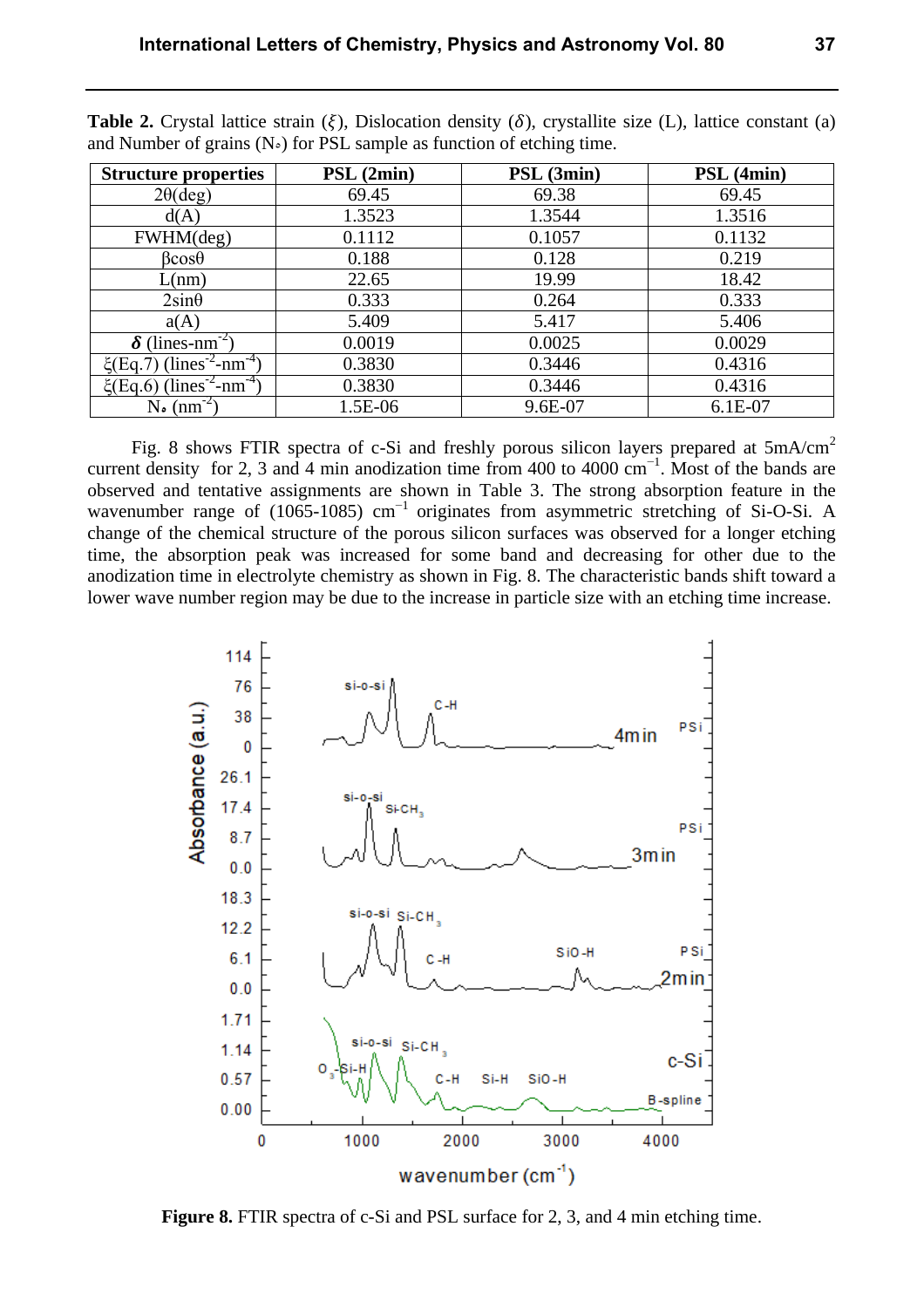| Peak $(cm-1)$ | <b>Attribution</b>                                    | <b>Ref</b>     |
|---------------|-------------------------------------------------------|----------------|
| 1065-1085     | Si-o-Si asymmetry stretch                             | [13] [14]      |
| 1463          | $CH_3$ asymmetric deformation &<br>C-H<br>deformation | [14]           |
| 1380          | $Si-CH3$                                              | [15]           |
| 3430          | SiO-H stretch                                         | [16] [14]      |
| 2080          | $Si-H$                                                | [17] [18] [13] |
| 1720          | Si-O Stretching in O-Si-O                             | [19]           |

#### **Table 3.** Surface bonding in the mud-PSL.

## **Conclusion**

Mud porous silicon was formed by photo-assist electrochemical etching at low etching current density. The OM images show that by increasing the etching time, the crack in the mud-like structure of porous silicon layers are widened. In addition, the intensity of PLS Bragg peak increases with the increasing of etching time. The change in the intensity of the PSL surface band is due to the anodization time in electrolyte chemistry.

## **Conflict of Interest**

The authors declare that there is no conflict of interest.

## **References**

[1] R.S. Dubey, D.K. Gautam, Structural and optical properties of light emitting nanocrystalline porous silicon layers, Optoelectronics and Advanced Materials – Rapid Communications. 3(9) (2009) 869-873.

[2] V. Lehmann, Electrochemistry of Silicon, Wiley VCH, Berlin, 2002.

[3] K. Hong, C. Lee, The structure and optical properties of n-type and p-type porous silicon, Journal of the Korean Physical Society. 42 (2003) S671-S675.

[4] O. Bisi, S. Ossicinib, L. Pavesic, Porous silicon: a quantum sponge structure for silicon based optoelectronics/Surface Science Reports 38, 2000, pp.13.

[5] G. Lamedica et al., Investigation of morphology of porous silicon formed on N+ type silicon, Journal of Porous Materials. 7 (2000) 23–26.

[6] Hasan A. Hadi, Fabrication and electrical properties of FTO Nano-particles/Nanocrystal porous silicon heterojunction under gamma radiation effect, Materials Science. 12(3) (2015).

[7] Layla Alag Wali, SERS of silver plated-porous silicon chemical sensing application, Ph.D. thesis, Al-Mustansiriyah University, Baghdad, Iraq, 2017.

[8] R. Kumar, H. Mvi, A. Shukla, Macro and microsurface morphology reconstructions during laser-induced etching of silicon, Micron. 39 (2008) 287-293.

[9] B. Fodora et al., Porosity and thickness characterization of porous Si and oxidized porous Si layers – an ultraviolet-visible-mid infrared ellipsometry study, Microporous and Mesoporous Materials. (2016).

[10] V. Lehmann, Electrochemistry of Silicon, Wiley-VCH Verlag GmbH, 2002.

[11] G.K. Williamson, W.H. Hall, X-ray line broadening from filed aluminum and wolfram, Acta Metal. 1(1) (1953) 22-31.